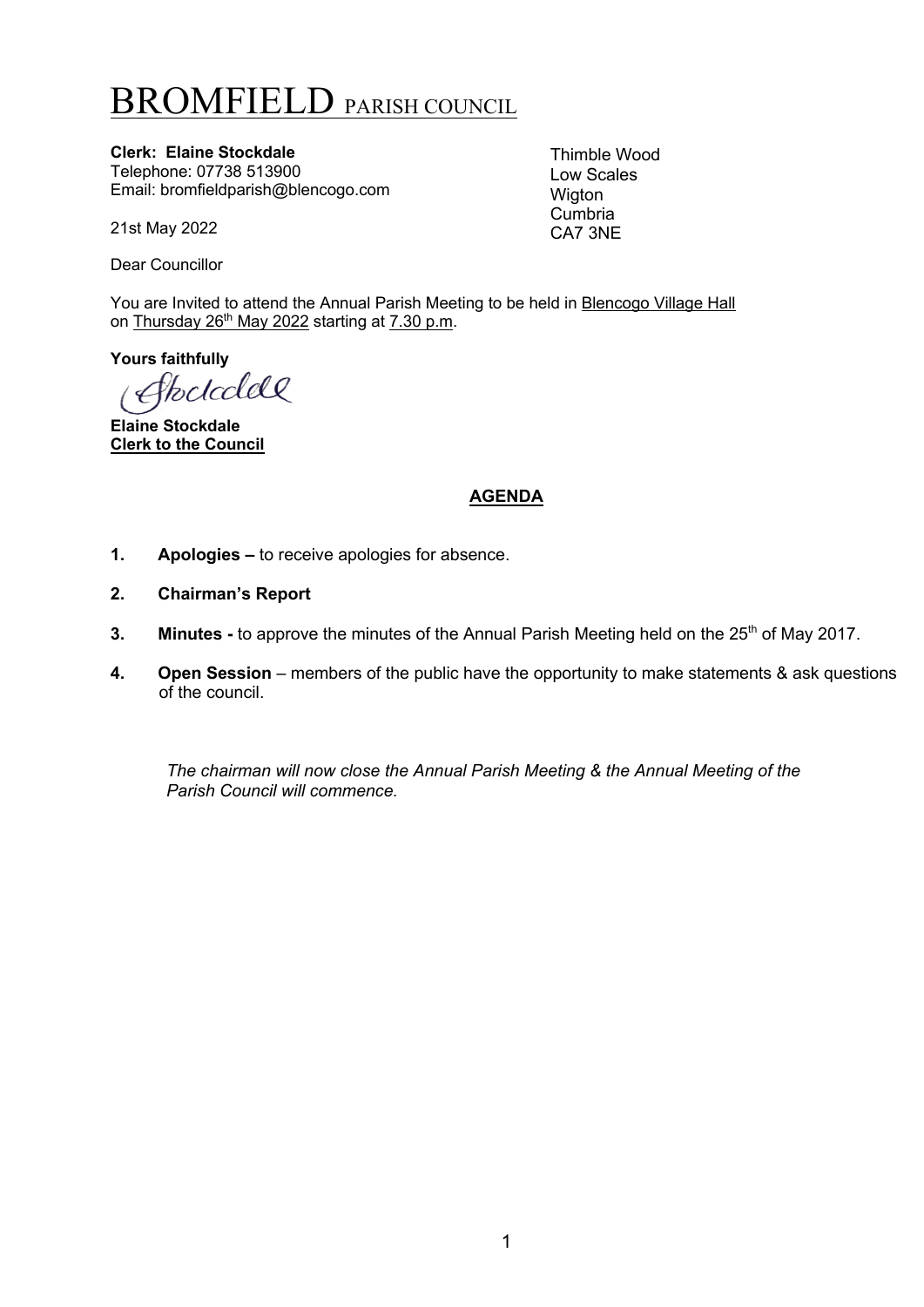# BROMFIELD PARISH COUNCIL

### **Clerk: Elaine Stockdale**

Telephone: 07738 513900 Email: bromfieldparish@blencogo.com

Thimble Wood Low Scales **Wigton** Cumbria CA7 3NE

21st May 2022

Dear Councillor

You are Invited to attend the Annual Meeting of the Parish Council to be held in Blencogo Village Hall on Thursday  $26<sup>th</sup>$  May 2022 starting at 7.30 p.m.

**Yours faithfully**

Stockclell

**Elaine Stockdale Clerk to the Council**

## AGENDA

- **1. Election of the Chairman for Council Year 2022/23.**
- **2. To receive the Chairman's Declaration of Acceptance of Office.**
- **3. To appoint a Vice Chairman for the Council Year 2022/23.**
- **4. Apologies** To receive apologies for absence.

## **5. Declarations of interest on the agenda**

To receive declarations of interest by members in respect of items on this agenda.

#### **6. Requests for Dispensations**

The clerk to report any requests received since the previous meeting for dispensations to speak and/or vote on any matter where a member has a disclosable pecuniary interest.

#### **7. Minutes**

To authorise the Chairman to sign the minutes of the meetings held on the 31<sup>st</sup> March 2022 as a true record (Copy enclosed).

#### **8. Annual Audit & Financial Statements**

**A)** To approve & authorise the Chairman & Responsible Financial Officer to sign the certificate of Exemption.

**B)** To receive the annual internal audit report for 2017/18.

- **C)** To approve & authorise the Chairman & the Responsible Financial Officer to sign the Annual Governance Statement 2017/18.
- **D)** To approve & authorise the Chairman and the Responsible Financial Officer to sign the Accounting Statements 2017/18 of the Annual Return.
- **E)** To approve & authorise the Chairman and Responsible Financial Officer to sign the accounts book for the year ending 31<sup>st</sup> March 2018.
- **F)** To note the Period of Exercise of Electors Rights & Publication on the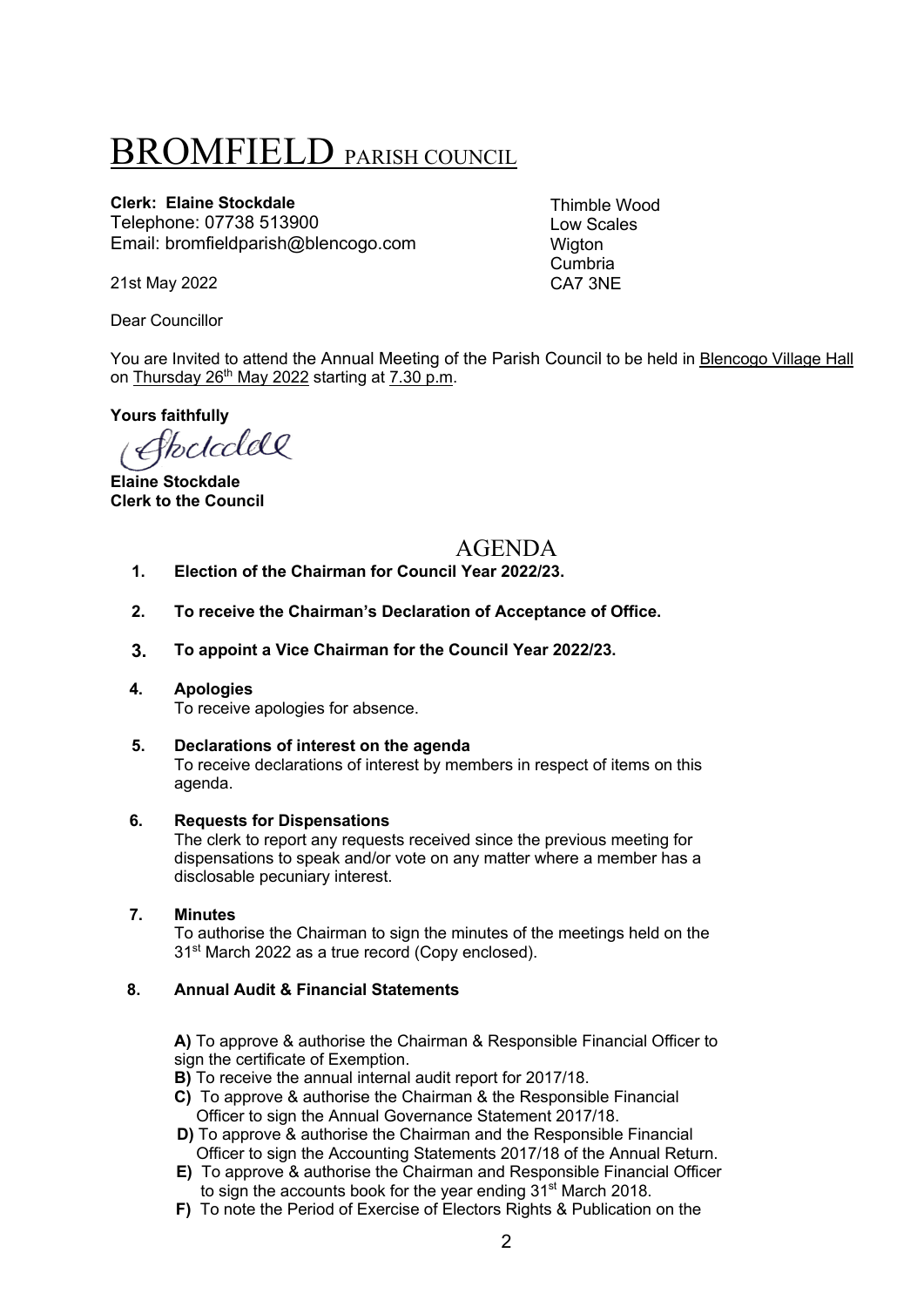Website.

#### **9. Adjournment of the meeting**

The chairman will adjourn the meeting (15 minutes) to allow members of the public an opportunity to ask questions or raise matters of interest.

#### **10. Reports**

- To receive a report from Cllr Lister (CCC).
- § To receive a report from Cllr Johnson (ABC).
- To receive a report from Cumbria Constabulary.
- § To receive a report and to agree any further action required from the Village Hall Committee.

#### **11. Payments & Receipts**

| To authorise the payment of the following accounts; |         |
|-----------------------------------------------------|---------|
| Clerk's salary                                      | £176.80 |
| HM Revenue & Customs (PAYE)                         | £44.20  |
| <b>CALC Annual Subs</b>                             | £178.29 |
| <b>CALC Clerk Induction Course</b>                  | £40.00  |
| E Bell - Audit                                      | £35.00  |
| AEDdonate Blencogo defibrillator                    | £989.00 |

#### **Receipts**

To note the following receipts:

Allerdale Borough Council Precept - £3000

Allerdale Borough Council Defibrillator donation - £989.00

#### **12. Financial Statements**

- To note the current balance of the council's bank account as at the  $30<sup>th</sup>$ April 2022
- To receive the bank reconciliation as at the 30<sup>th</sup> April 2022

#### **13. Planning Matters**

**Reference No: HOU/2022/0075**. Applicant: Eric Ridley & Miss C Cockburn. Proposal: Proposed detached garden room and store Location: Rainbows End, Blencogo, Wigton, CA7 0BZ.

**Reference No: HOU/2022/0102:** Applicant: L Messenger. Proposal: Erection of domestic outbuilding (part retrospective). Location: SCALES VIEW, , HIGH SCALES, ASPATRIA, WIGTON, CA7 3NG

**Reference No: HOU/2022/0080:** Applicant: Craig Wilson. Proposal: Erection of independent garden room to rear of property. Location: Mulberry House, Blencogo, Wigton, CA7 0BZ

#### **14. Correspondence**

To note the following correspondence received;

- Local Government (LGR) Newsletters
- Connecting Cumbria Newsletter
- Road closure Fletchertown 23<sup>rd</sup> May for 5 days, emailed circulated 9/5/22
- NALC Events and Newsletters
- CALC Wednesday roundup Newsletters